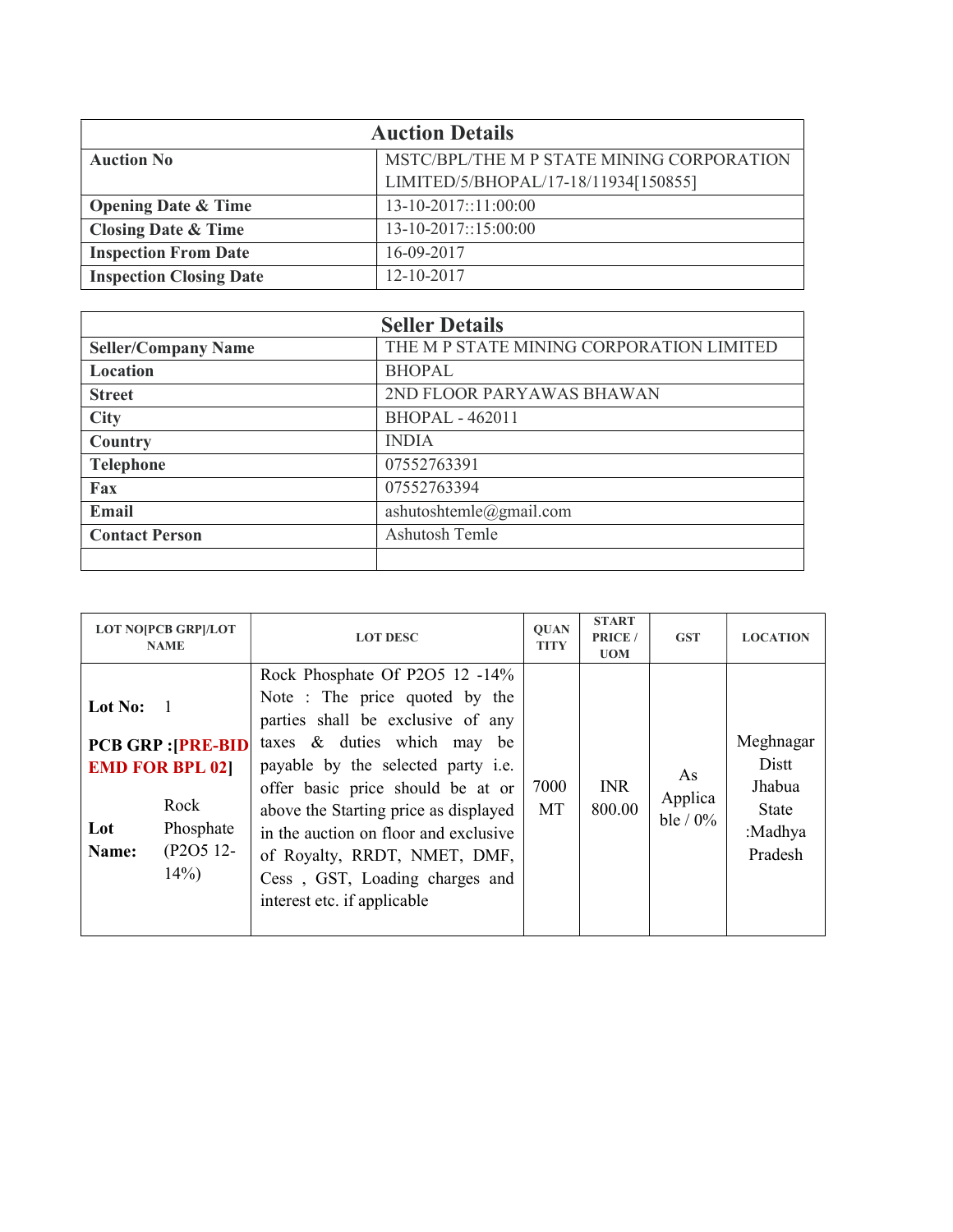# CLICK HERE FOR SPECIAL TERMS & CONDITIONS

THE e-Auction SALE IS GOVERNED BY THE GENERAL TERMS & CONDITIONS (GTC), BUYER SPECIFIC TERMS & CONDITIONS (BSTC) AND SPECIAL TERMS & CONDITIONS (STC) OF THE e-Auction. IN CASE OF ANY CONFLICT OR DIFFERENCES AMONG ANY PROVISIONS OF GTC, BSTC & STC, THE PROVISIONS OF STC WILL PREVAIL OVER OTHERS IN THE PARTICULAR e-Auction.

CLICK FOR GTC CLICK FOR BSTC

IMPORTANT: ALL BIDDERS WHO ARE HAVING MORE THAN ONE UNIT MAY REGISTER AND BID AS A GROUP. IF SUCCESSFUL, SUCH BIDDERS SHALL HAVE TO FURNISH THE BREAKUP OF THE QUANTITY FOR EACH UNIT AT THE TIME OF PAYMENT.

I. PRE-BID EMD PAYMENT: Interested bidders have to deposit Pre-Bid EMD@Rs. 100/ per MT on or before 12/10/2017 for the desired quantity.

II. ELIGIBILITY CRITERIA: Indian national/ company registered under the provisions of the Companies Act, 1956/2013 / a proprietorship firm/partnership firm/Limited Liability Partnership/ society & having grinding units at Meghnagar are eligible to participate. They are required to submit documents pertaining to eligibility criteria as per Clause No. 3.

Beneficiation plants and purchasers from outside Meghnagar shall not be eligible for participating in this e-auction. Parties, who have been allocated mineral through earlier e-auctions shall not be allowed to lift mineral, if allocated through this e-auction, until balance quantity of earlier e-auction is lifted by bidder.

III. Other bidding related details are mentioned in the table below:

| <b>e-Auction Details</b>                                       |                                                     |  |
|----------------------------------------------------------------|-----------------------------------------------------|--|
| $\left  \frac{1}{2}$ e-auction Date 13/10/2017                 |                                                     |  |
| $\ $ e-auction<br><b>Time</b>                                  | 11:00 A.M. to 13:00 HRS.                            |  |
| <b>Period</b>                                                  | 03 (Three Months)                                   |  |
| $\left\  \mathbf{e}\text{-auction}\right\ $<br><b>Quantity</b> | 7,000 Metric tonne quantity                         |  |
| <b>Starting Price</b>                                          | Rs. 800 per Metric Tonne (for Local Grinding Units) |  |
| <b>Pre-Bid EMD</b>                                             | Rs. 75/- Per MT (on or before dated 12/10/2017)     |  |
| $ $ Price<br><b>Increment</b>                                  | Rs.5/- Per MT                                       |  |
| Qty.<br><b>Increment</b>                                       | 50 MT or multiple of 50 MT                          |  |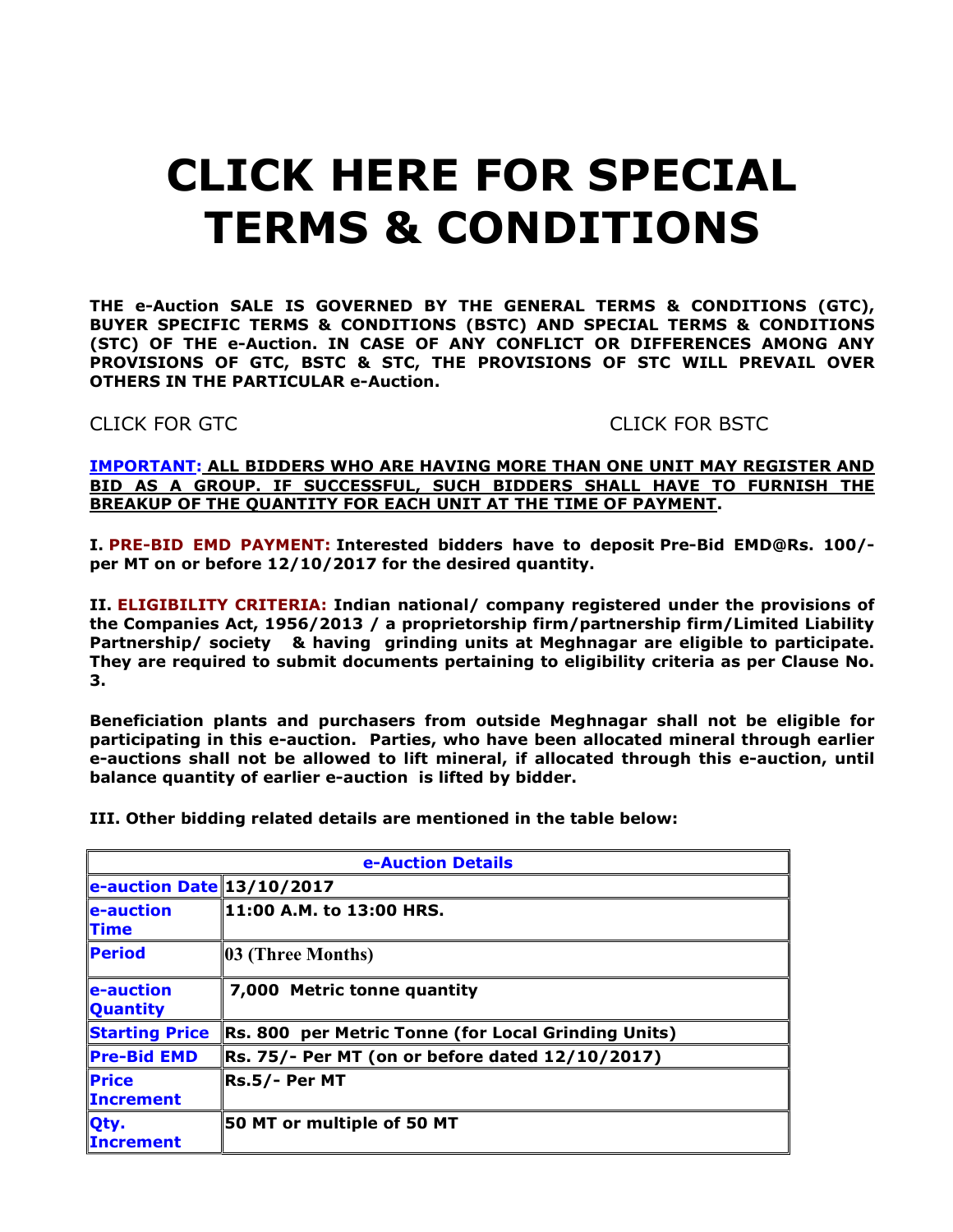| Payment  | Mineral shall be lifted by successful bidder within 3 months of issue of                                       |
|----------|----------------------------------------------------------------------------------------------------------------|
| Schedule | sanction order by MPSMCL.                                                                                      |
|          | MSMCL shall issue Delivery Order on receipt of advance payment against   <br>full or part purchase of mineral. |

IV. All the bid offers received in the e-Auction will be valid till the issuance of Sale Intimation Letter by MSTC and sanction order by MPSMCL or 30 days, whichever is later.

THE TERMS & CONDITIONS INCLUDING THE LIST OF MATERIAL APPEARING ON THE DATE OF E-AUCTION IS FINAL AND BINDING ON THE PARTICIPANT BIDDERS. THE SAME MAY PLEASE BE DOWNLOADED FOR ANY FURTHER REFERENCE.

1. The M.P.STATE MINING CORPORATION LTD. BHOPAL (Contact Person : Shri S. K. Dwivedi, G. M. Mines +91 9755061328 and 07390-284403, 284453 ( FAX). MPSMCL, the Owner/Seller, will be hereinafter referred to as PRINCIPAL.

and MSTC Ltd., the Selling Agent of the PRINCIPAL, having its office at Bhopal will be hereinafter referred to as MSTC (Contact Person : Shri S.K.TIWARY, MANAGER, PH.0755- 2570664, 2552241, FAX.4075720). Wherever the word buyer is indicated, it will be referred to as successful bidder.

2. The General Terms & Conditions (GTC) displayed on the e-Auction Website of MSTC shall be construed to be an integral part of the offer and the Bidder may like to download the same for their record. However, in case of any conflict between the STC and GTC, the STC shall prevail.

3. PRE –BID EMD at a rate of Rs. 75/- PMT will have to be deposited with MSTC Ltd. on or before 12/10/2017 for quantity for which interested bidders want to participate in the e-auction. Bidder shall be permitted to bid only for a quantity for which pre bid EMD has been deposited.

# (4) Notification:

## 4.1. The e-Auction will be for dispatches through road only.

4.2 LOADING CHARGES: - Loading and Transportation to be arranged by successful bidders and entire expenses in this regard are to be borne by them.

4.3 MOISTURE REBATE: - Rebate allowed on moisture exceeding 3% by weight, determined at the time of dispatch of minerals.

4.4 Bidders/Buyers will be permitted to visit the Rock phosphate Mines, Meghnagar except on holidays, during the working hours of all working days between 8:00 AM to 3:00 PM. However Stock Material shall be available for pre-bid inspection from date of e- auction notice till the day preceding the auction date. Recovery of 12-14 % P2O5 mineral is being carried out at the mine and mineral shall be provided as produced at the mine.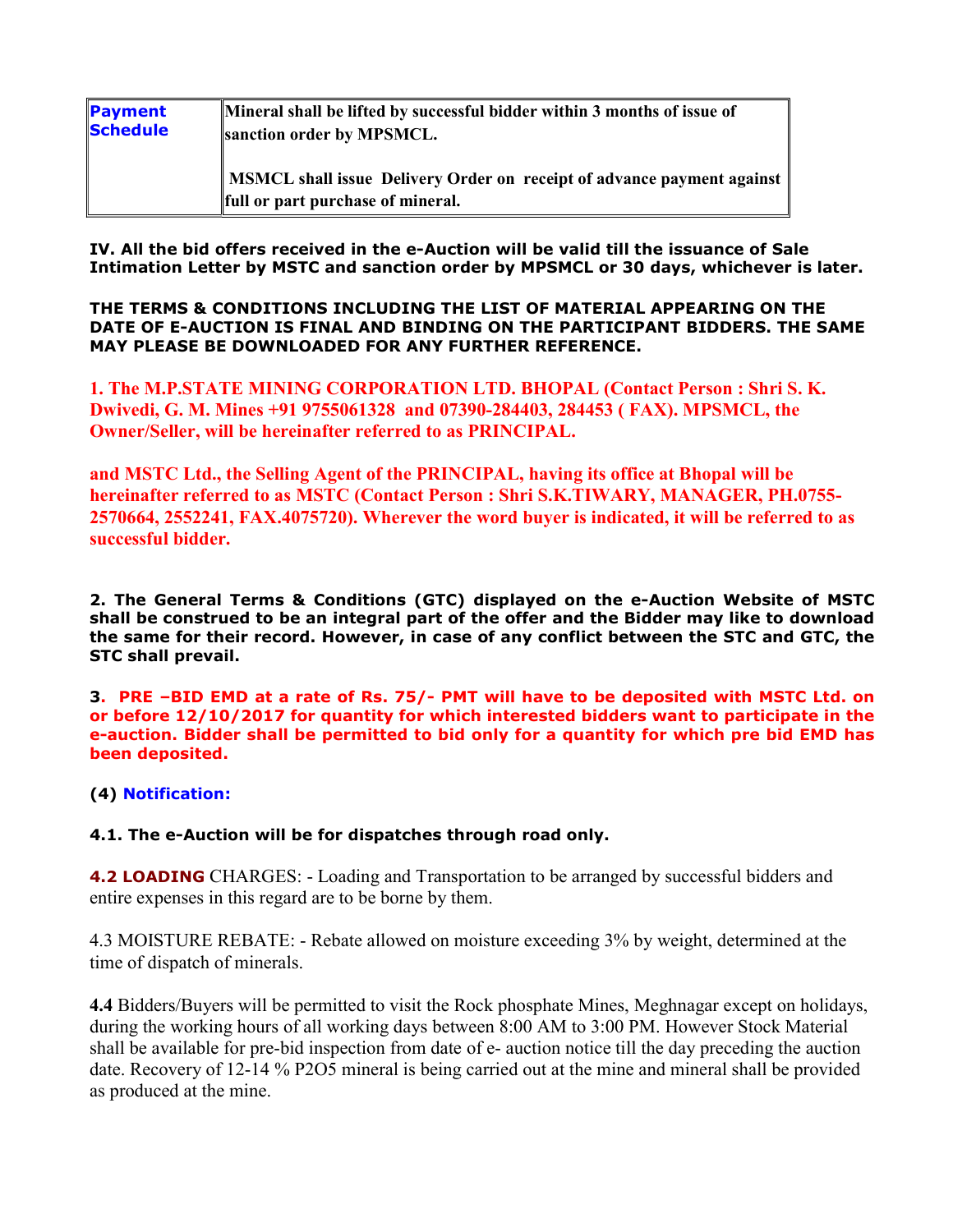# (5) Bidding Process:

5.1 The registered Bidders shall be required to record their acceptance after login, of the Terms & Conditions of the e-Auction before participation in the actual Bidding Process.

5.2 Prospective Bidders are entitled to bid for the quantity to the extent of amount of Pre-Bid EMD available in the bidder's account with M/s. MSTC Limited at the time of bidding.

5.3 The Bidders while bidding shall quote their "Bid Price" at par or above the Starting price per MT of Rockphosphate in Indian Rupee as base price on Ex-Meghnagar Mines basis, Exclusive of Royalty, RRDT, NMET, DMF, CESS, GST and interest, etc, if applicable.

5.4 GST and other taxes shall be charged extra as applicable.

5.5 The date, time and period of e-Auction as notified in advance including closing time on portal of M/s. MSTC Limited shall be adhered to except in the event of force majeure. However, the closing time of e-Auction will be automatically extended up to last Bid time, plus 10 minutes, so that opportunity is given to other Bidders for making an improved Bid.

5.6 The Starting price of this e-Auction shall be Rs. 800 /- per MT. Bidders shall be free to bid at and above the start price. Further the bidder shall offer successive bids (per MT) in the increment in multiple of Rs.5/- (Rupees five only) during the normal e-Auction period and the extended period.

5.7 The bidder shall bid for minimum quantity of 500 MT. Further the bidder shall offer successive bids in the increment of 50 MT. The figure mentioned against the link "MPQ LEFT" available on the buyers screen is an indicator of the quantity for which a bidder can bid. The figure mentioned against "MPQ LEFT" on buyer's screen shall be for the entire e-Auction.

5.8 While maintaining the secrecy of Bidder's identity, the web site shall register and display on screen the highest bid prices of various different allocated quantities at that point of time. The system will not allow a bidder to bid in excess of his entitled quantity as per his EMD. However, once the bidder is out-bided by another, the particular bidder shall become eligible for making an improved bid offer. For example, Bidder 'A' who has deposited pre-bid EMD for 2000 MT of Rock Phosphate submits the following bids:

- 1000 MT @ Rs.6000/-.
- 600 MT @ Rs.6020/-.
- 400 MT @ Rs.6010/-.

After submission of these bids, Bidder 'A' will not be able to further improve these bids, either in terms of Price or Quantity. As the bidding progresses, Bidder A will be able to bid further only for that quantity that gets cut from his quota of allotted quantity.

5.9 Following criteria would be adopted for each lot in deciding the successful bidders: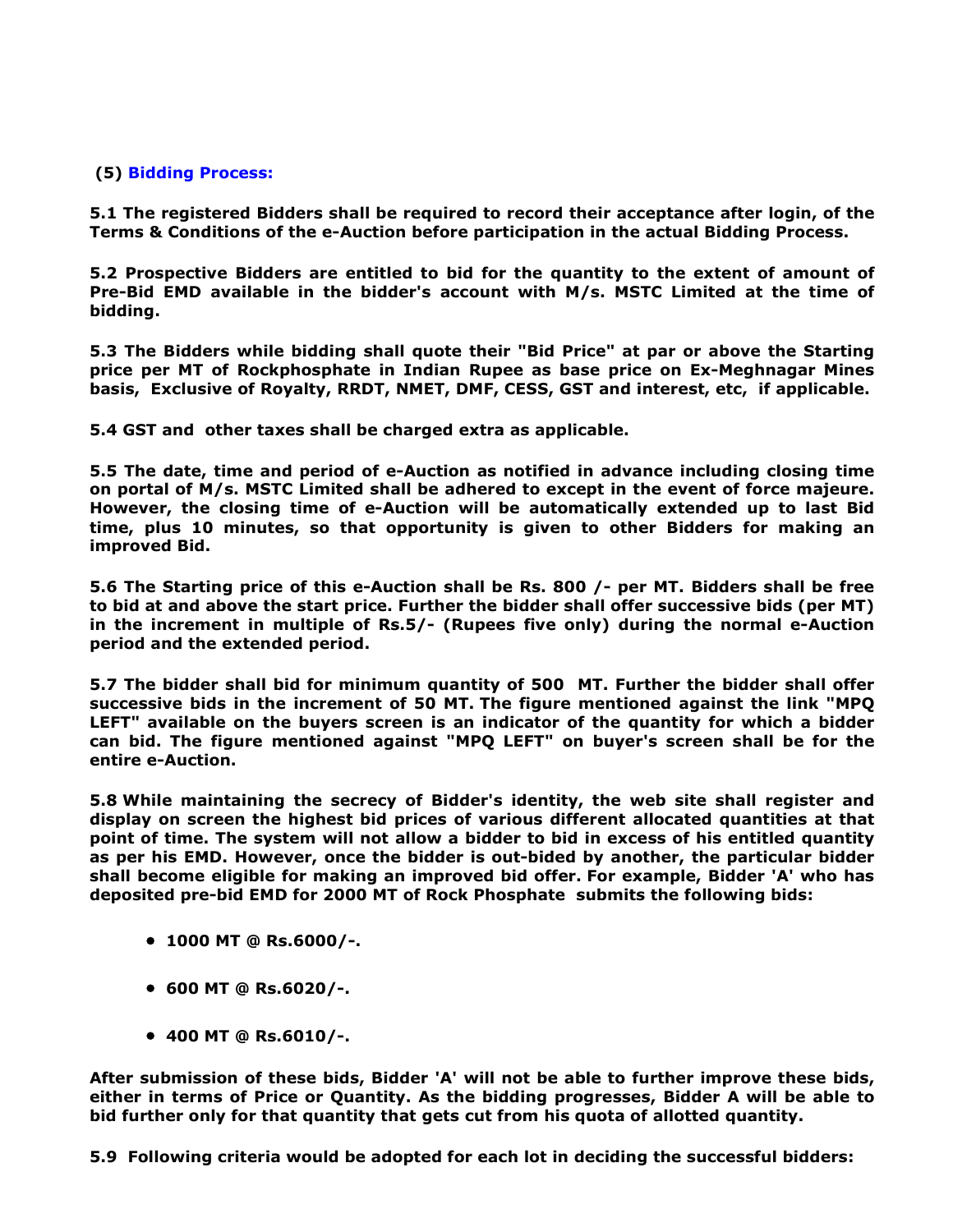(a) Precedence will be accorded to the highest bid price in the descending order (HI, H2, H3 and so on) as long as the offered quantity is available for allocation.

(b) If two or more buyers bid the same highest price, precedence for allotment will be accorded to the buyer who has placed the bid for the higher quantity.

(c) In case, two or more buyers bid the same price and the same quantity, precedence will be given to the buyer who has offered its bid first with reference to time.

5.10 THE ONLINE AUCTION WILL BE DONE AS PER THE FOLLOWING METHODOLOGY:

(a) The bidders have to bid for per MT price and the Quantity (in accordance with Clause 5.6 and 5.7) they want to book at that price with a maximum limit of quantity for which bidders had provided Pre-Bid EMD.

(b) Methodology for the single stage online bidding is mentioned here under. Assume that the total quantity available is 900 MT and customers bid for certain quantity at a certain price as illustrated in the following table:

| <b>Bidder</b> | <b>Bid</b><br><b>Time</b> | <b>Bid Quantity</b><br>(MT) | <b>Bid Price</b><br>(Rs/MT) | <b>Allocated Quantity</b><br>(MT) |
|---------------|---------------------------|-----------------------------|-----------------------------|-----------------------------------|
| B             | 9.40                      | 100                         | 8650                        | 100                               |
| F             | 9:39                      | 350                         | 8600                        | 350                               |
| D             | 9:36                      | 300                         | 8600                        | 300                               |
| A             | 9:32                      | 100                         | 8600                        | 100                               |
| Е             | 9:34                      | 100                         | 8600                        | 50                                |
|               | 9:30                      | 300                         | 8550                        | 0                                 |

1. Bidder B is the highest bidder @ Rs.8650/- per MT; hence the system allocates his bidden quantity i.e. 100 MT.

2. There are 4 bidders @ Rs.8600/- per MT, since bidder F's bid was for 350 MT (highest quantity at Rs.8600/- per MT), the system allocates his bid quantity in full.

3. Bidder D's bid was for 300 MT & since the quantity was still available at Rs.8600/- per MT the software allocates bidder D 300 MT.

4. Since bidder A placed his bid earlier than bidder E i.e. 9:32 Hrs hence the software gives first preference to bidder A & allocates him available quantity first.

5. After this allocation, since only 50 MT are available, the same is allocated to bidder E.

6. Since all the quantity is exhausted at higher bid price than Rs.8550/- per MT, therefore no quantity is allocated to bidder C. If Bidder C wants to win any quantity then they have to place bid in terms of higher price or greater quantity.

Note: All the allocations will be provisionally under STA (Subject to Approval). The Principal will give approval/rejection based on the rate at which they intend to sell. The pre-bid EMD shall be retained with MSTC till the decision is given by the Principal.

(6) Post e-Auction Process: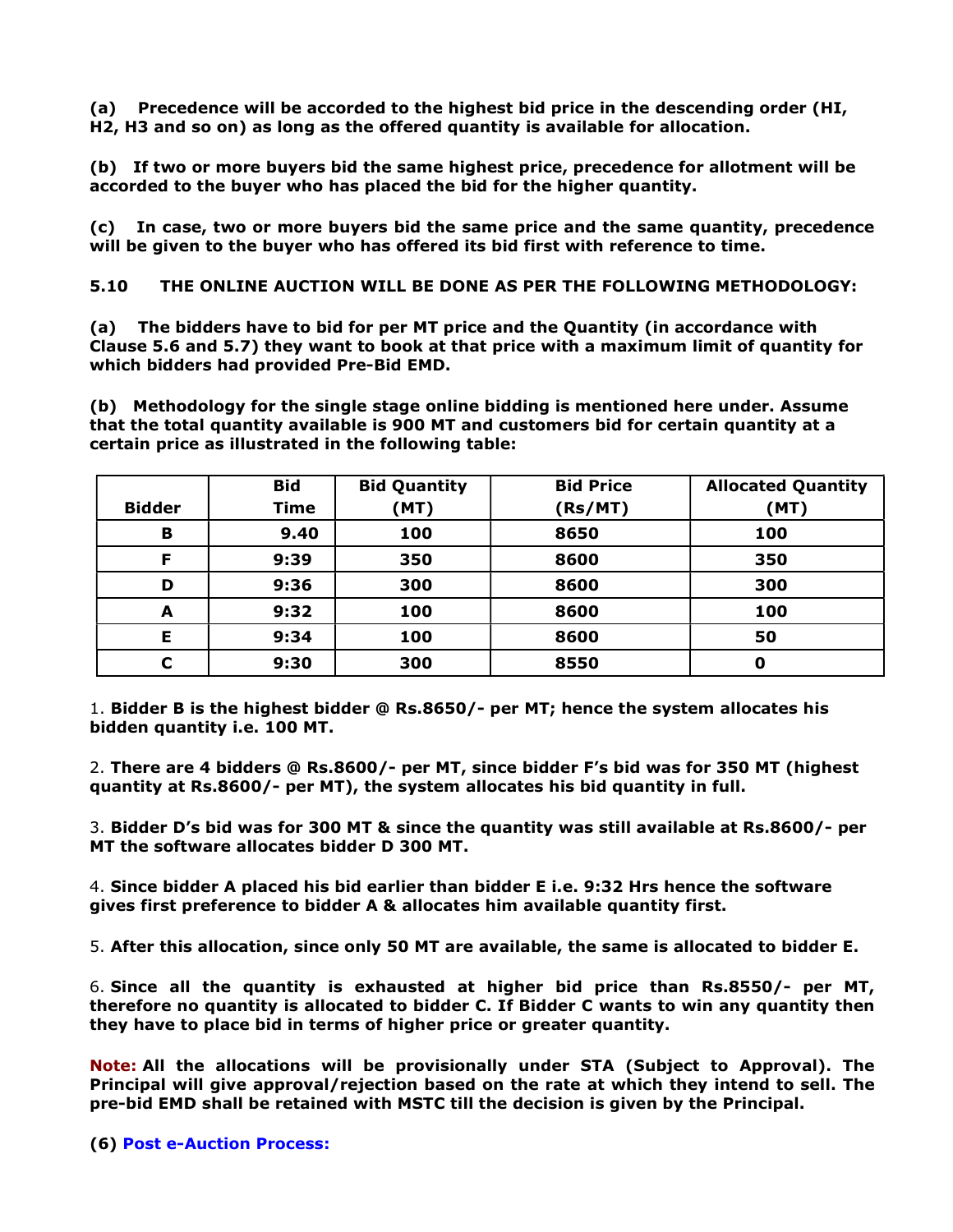6.1 Each successful bidder will be intimated through e-mail within 12 hours of closing time of e-auction by MSTC Limited SUBJECT TO APPROVAL OF THE BID BY MPSMCL, however, it will be the responsibility of the bidder to personally see and download the result displayed on website of M/s MSTC Ltd. (www.mstcecommerce.com) after close of e-Auction.

6.2 The successful bidders (hereinafter called Buyer) will be required to deposit Rock phosphate value with MPSMCL strictly as per Clause 7 of the terms of payment after the intimation by MPSMCL of its approval of the bid.

6.3 If the successful bidder (Buyer)is a group company, it shall furnish the detailed quantity breakup for individual units at the time of payment and accordingly MPSMCL shall issue Delivery Order for that unit/destination.

6.4 If the successful bidder (Buyer) is a trader, he should furnish the details of the manufacturing unit/destination at the time of payment and MPSMCL shall issue Delivery Order for that unit/destination only.

6.5 Equivalent amount of EMD of successful bidder corresponding to successful bid quantity, shall be blocked and will be transferred to MPSMCL by MSTC Limited along-with the bid sheet. This shall become Performance Deposit for the Bid.

(7) Terms of Payment:

7.1. Buyer shall be eligible to take delivery from Meghnagar Mine Dist Jhabua and to ensure the same, they are advised to make payment arrangement as under:-

a. Whole of the allotted quantity of mineral shall be lifted by buyer (upon release of Delivery Order by MPSMCL) within 03 months of issue of sanction order regarding allotment of quantity by MPSMCL. This period of three months shall be supply period for this e-auction.

Payment period: Payment period shall be period of three months from the date of sanction order regarding acceptance of bid by MPSMCL within which payment against allocated quantity will have to be deposited.

MPSMCL shall issue Delivery Order within three days of receipt of advance payment against full or part purchase of mineral.

b. LATE PAYMENT PENALTY: If the payment is not made within the payment period as per clause (a) above , the payment will be accepted by MPSMCL up to a further period of THREE MONTHS from the last date of payment period, on payment of late payment penalty@1% per week or part there of on the balance material value but MPSMCL may refuse to do so by passing a speaking order.

c. Where payment towards material has been made but not lifted by the allottee within the supply period (refer 7.1(a)), Ground Rent  $@1\%$  per week or part there of will be levied, beyond supply period or 30 days from the date of last D.O for the supply period, which ever is later. The maximum extension in supply period shall be for a period of 3 months from the end of supply period, provided a written request for extension is received by MPSMCL before the expiry of supply period . If no such request for extension is received, the sale order stands cancelled & performance deposit pertaining to the balance quantity will be forfeited on completion of SUPPLY PERIOD .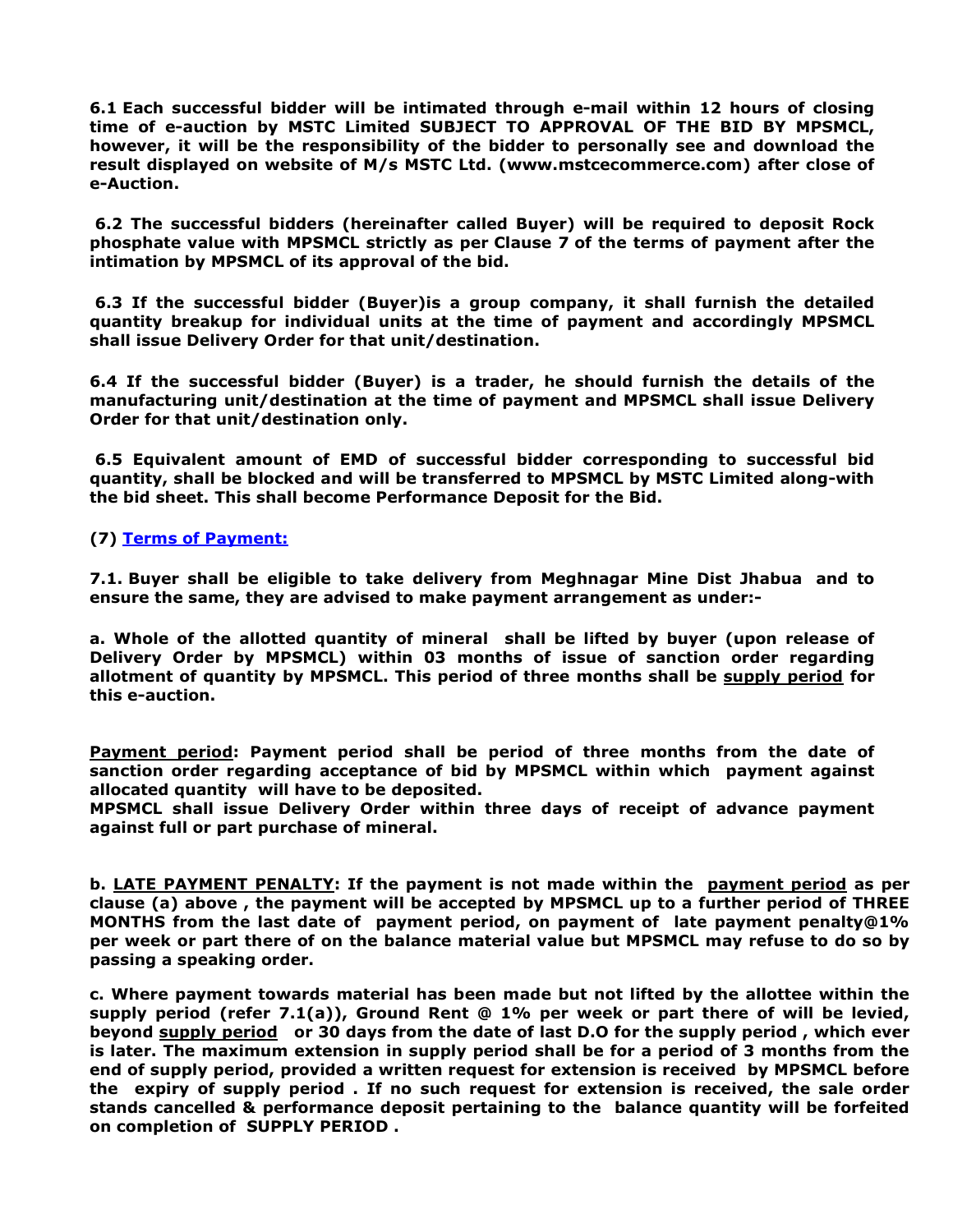MD, MPSMCL reserves the right to further extend the above three months period as mentioned in clause (b) & (C) . Decision of MD, MPSMCL shall be final in this regard and binding on the buyer.

7.2 The Performance deposit of Rs.75/- Per MT (as converted from the Pre-Bid EMD amount) shall not be treated as an adjustment towards the Rockphosphate value, but would stand converted into a 'Performance Deposit' for performance of the buyers towards completion of the said transaction.

7.3 Refund of Performance Deposit: The Performance deposit would be refunded to the buyer, only after completion of lifting of Rockphosphate, after deducting for any loss or damages caused to MPSMCL's property, while lifting the Rockphosphate. However, in the event of default in performance by the bidder, the provision of forfeiture of the 'Performance Deposit' as stipulated in Clause 10, would be applicable and invoked by MPSMCL.

**7.4** The Rockphosphate value as in Clause 7.1 above shall be deposited by way of demand draft /pay order drawn in favour of M/s. MP State Mining Corporation Limited, payable at Meghnagar, Dist. Jhabua (M. P.). Delivery Orders shall be issued for the quantity for which the payment is received/ credited to MPSMCL's account. The buyers shall also have the option of making e-Payment through NEFT/RTGS.

The bank details of M/s MP State Mining Corporation Limited , Meghnagar are:-.

"THE MADHYA PRADESH STATE MINING CORPORATION LIMITED" payable at Meghnagar S.B.I. current account No. 11509529093 , IFS Code : SBIN0004581, Station Road Tehsil-Thandla, Dist. Jhabua

(8) Procedure of Rockphosphate Delivery

8.1 MPSMCL shall issue separate Delivery Orders to the buyers in terms of Clause (7) after realization of each installment of payment. The Buyer has to submit the option through a letter in writing mentioning the destination and the Delivery Order issued by MPSMCL would indicate the same accordingly along with the destination.

8.2 The period to complete the lifting of the entire bid quantity shall be Three Months from date of work order or extended period, if any. Although buyer shall have to adhere to lifting schedule as per clause 7.1(a). Rockphosphate sold, but not lifted within the supply period(as extended from time to time) will become the property of MPSMCL.

8.3 It is the responsibility of the Bidder/Buyer to take delivery of the Rockphosphate from the mines, strictly adhering to the safety precautions and the provisions of Environment Protection Act. The loading of the Rockphosphate shall be into the trucks arranged by the buyer themselves. Transportation of Rockphosphate to the buyer's premises shall be the sole responsibility of the buyer only at their own cost and they shall fully ensure the safety rules as well as prevent any spillage causing pollution issues.

8.4 The Quality of the Rockphosphate will be determined as per the analysis carried out at MPSMCL Laboratory / Laboratory authorized by MPSMCL which is final and binding. The Quantity of the Rockphosphate for billing and all other purposes will be determined as per net weight recorded at Meghnagar Mine weigh-bridge.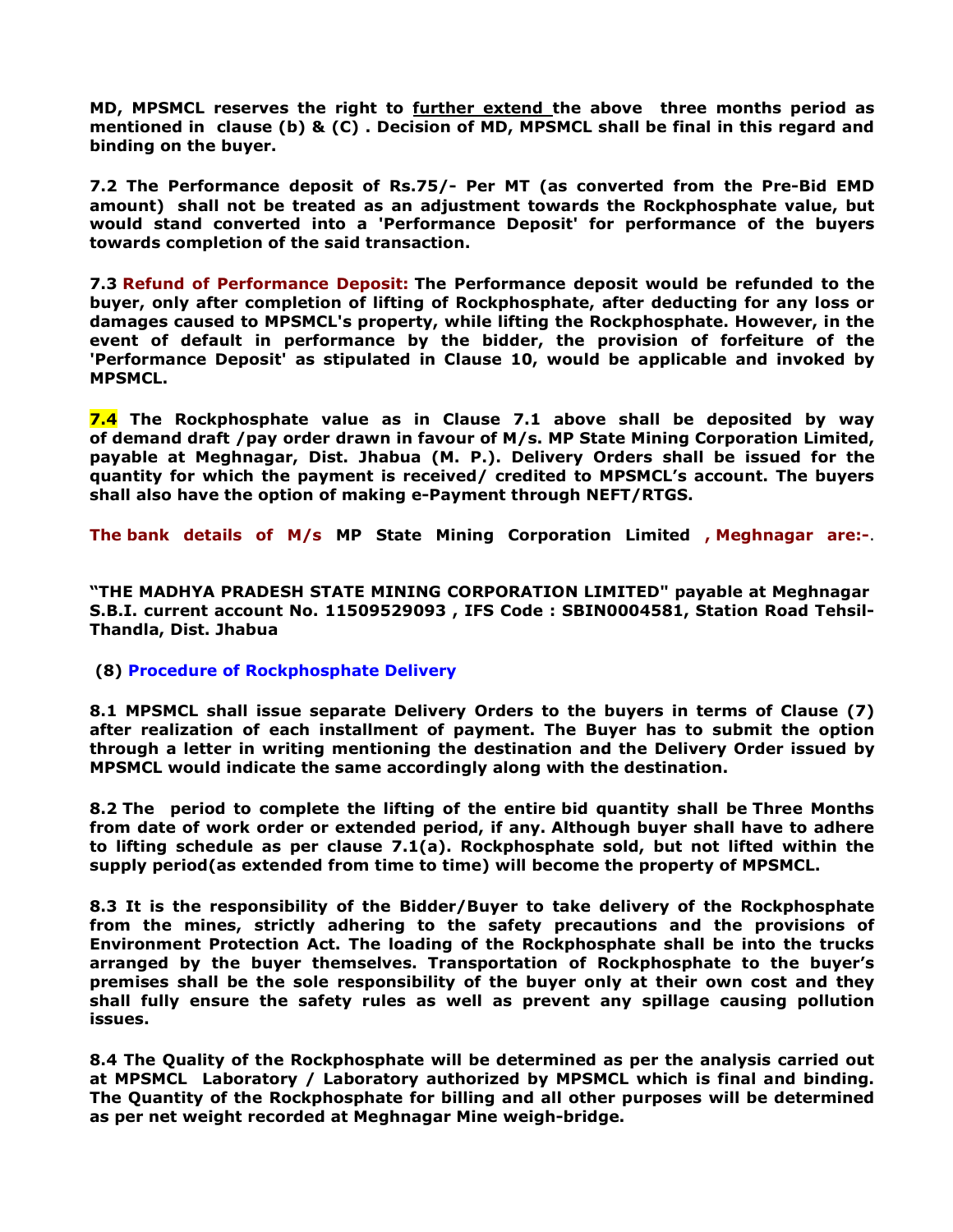(9) Refund of EMD for Unsuccessful bidders: In case of unsuccessful bidders, pre-Bid EMD shall be refunded by MSTC Limited after the e-Auction is over, on the bidder's request. The unsuccessful bidders need to mail their Bank account details for the same at mstcbhopal@mstcindia.co.in.

(10) Forfeiture of Performance deposit: The Performance deposit of the successful Bidders will be liable for forfeiture in the following cases:-

10.1 If the buyer does not deposit value of Mineral (or part thereof) allocated for lifting within the supply period as per clause 7.1(a)or within extended period of three month upon payment of late payment penalty as per clause 7.1(b) , Performance deposit @75 per metric tonne pertaining to the quantity against which payment has not been made, shall be forfeited.

 10.2 If the Buyer denies taking the material in writing after issuance of Delivery Order or fails to lift the quantity(or part thereof) allocated for lifting within the supply period of three months as per clause 7.1(a) (or extended period against payment of ground rent as per clause  $7.1(c)$ ) despite making payment against the same, Performance deposit  $@$ Rs. 75/- per MT pertaining to the unlifted quantity shall be forfeited.

10.3 On non fulfillment /violation of terms & conditions of this e-auction document.

(11) Refund of Rockphosphate value: Value of un-lifted mineral (against which payment received) at the end of the supply period of three months as per clause 7.1(a) (or at the end of extended period against payment of ground rent as per clause  $7.1(c)$ , shall be refunded to the buyer, deducting any amount due from him.

## (12) ROYALTY, TAXES AND DUTIES:

12.1 The Bidders should offer bids exclusive of Royalty, RRDT, NMET, DMF, Loading Charges, GST and interest, etc, if applicable. Royalty, RRDT, NMET,DMF, GST or any other taxes and Tax Collection at source as per the prevailing rules applicable at the time of delivery of material covered under e-Auction & shall be borne by Buyer.

12.2 Any revision in duties, taxes, levies etc. by the Govt. shall be passed on to the buyers.

(13) General Terms & Conditions:

13.1 . The Rockphosphate procured under e-Auction is for use within the country and not for Export.

13.2 All terms and conditions of Scheme are subject to force majeure conditions as applicable.

FORCE MAJEURE: Neither party will be liable for any claim on account of any loss, damage or compensation, whatsoever, arising out of any failure to carry out the terms of this contract, where such failure is caused due to war, rebellion, mutiny, civil commotion, fire, riots, earthquake, drought, flood crop failure, or Act of God or due to any restraint or regulation of the State or Central Government or a local authority/authorities, provided a notice of such occurrence is given to the other party in writing within 10 days from the date of occurrence of the force majeure clause. On cessation of the force majeure condition continued and will also give documentary evidence thereof this effect.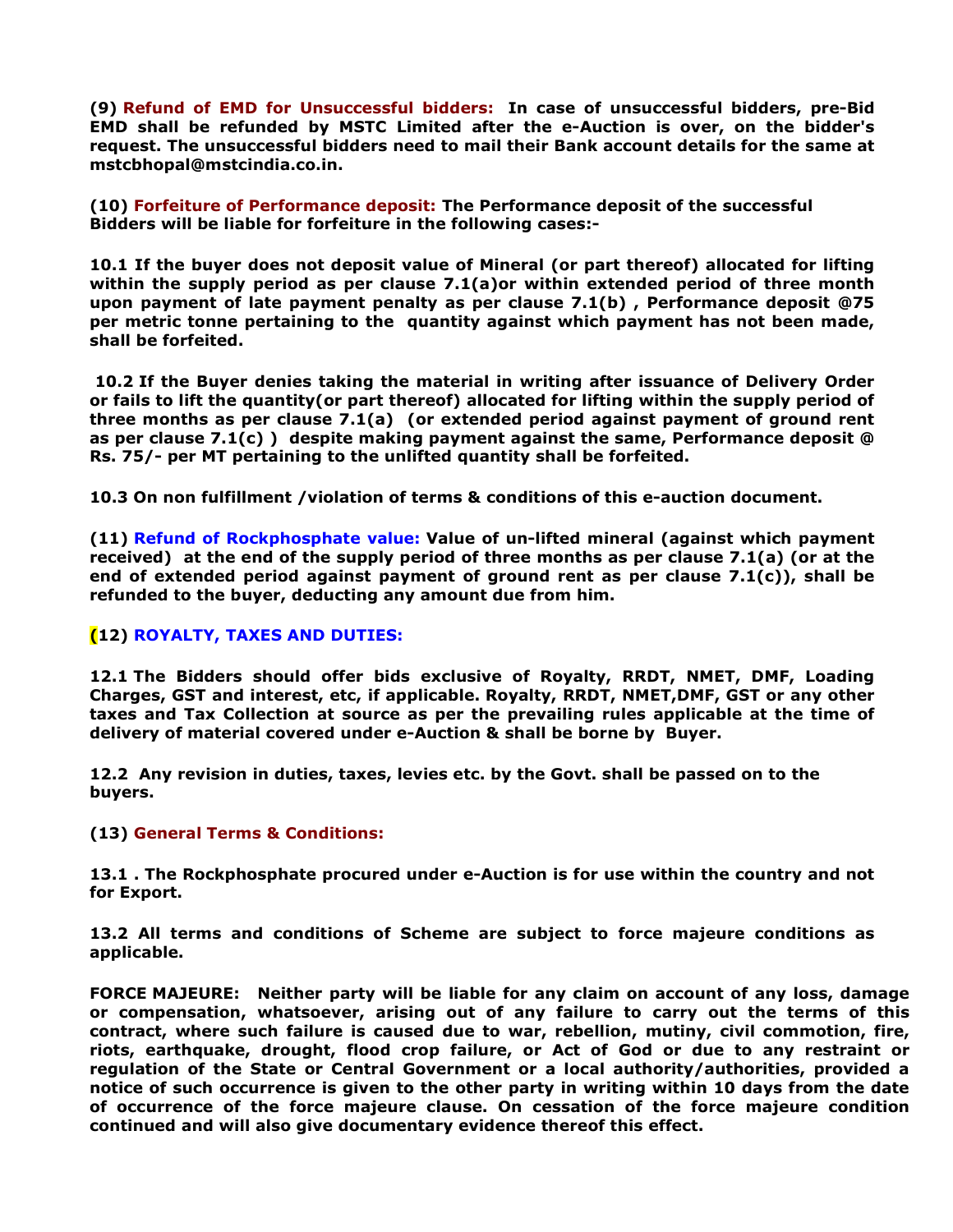It is reiterated that MPSMCL/MSTC will not be in any way responsible for failure to deliver the material due to cause beyond their control such as strike, lockout, cessation of work by labourers, shortened hours, act of GOD or other causes or other contingencies whatsoever. In case of such force majeure conditions, the period of delivery shall automatically get extended proportionately. The bidder/buyer shall not be entitled to cancel the contract on these grounds.

13.3 Bidders must always ensure to keep their email address valid and alive. All communications shall be made on registered e-mail address provided by bidders to MSTC Ltd. In any case Buyers cannot be absolved from fulfilling the responsibility of compliance of any of the terms and conditions herein including payment terms due to non-receipt of emails from MSTC Limited/MPSMCL.

13.4 Bidders must be extremely careful to avoid any error in bidding (whether typographical or otherwise) and they are fully responsible to check and rectify their bid before submitting their Bid into the live-Auction floor by clicking the "Bid" button.

13.5 There is no provision for bidding in decimals. The Bidder shall be solely responsible for all consequences arising out of the bid submitted by them (including any wrongful bidding by them) and no complaint/representation will be entertained by MSTC Limited/ MPSMCL in this regard.

13.6 The decision of the Competent Authority of MPSMCL in matters related to this e-Auction shall be final and binding on the bidders/Buyers.

13.7 The bidder/buyer shall have to satisfy themselves regarding the quality of Rockphosphate and make their offer accordingly. No plea of misunderstanding or ignorance of conditions put forth subsequent to any confirmation of sale shall be accepted. The principle of "CAVEAT EMPTOR" (let the buyer be aware) will apply.

13.8 The dispatches are on Ex-Mines basis. Claims on Quality or Quantity beyond dispatch point shall not be entertained.

13.9 MPSMCL / MSTC Limited reserves the right to cancel the sale of Rockphosphate under this e-Auction from any location in part or whole at any stage at its sole discretion without assigning any reason thereof and no party shall have any right whatsoever to raise any claim in that regard on that count.

Registration as a bidder for e-Auction of Rockphosphate shall in no case imply registration as a permanent customer of MPSMCL for normal business process at any point of time

13.10 MPSMCL/MSTC LTD. reserves their rights to amend/modify/reject the auction deal in full/part and reserves the right to further modify/amend and revise the terms and conditions contained herein in full or in part at any point of time and no party shall have any right, whatsoever to raise any claim in that regard on that count.

13.11 Sale under each e-Auction shall be an individual, independent, unique and complete transaction.

13.12 CONDUCT DURING DELIVERY: Bidder/Buyer shall solely be responsible for movement and proper behavior of their deputies, agents, and laborers within MPSMC Limited's premises. If any damage caused to MPSMCL's property, the buyer is responsible to make good such damage to the satisfaction of MPSMCL, and the decision of MPSMC Limited, in this regard shall be final and binding.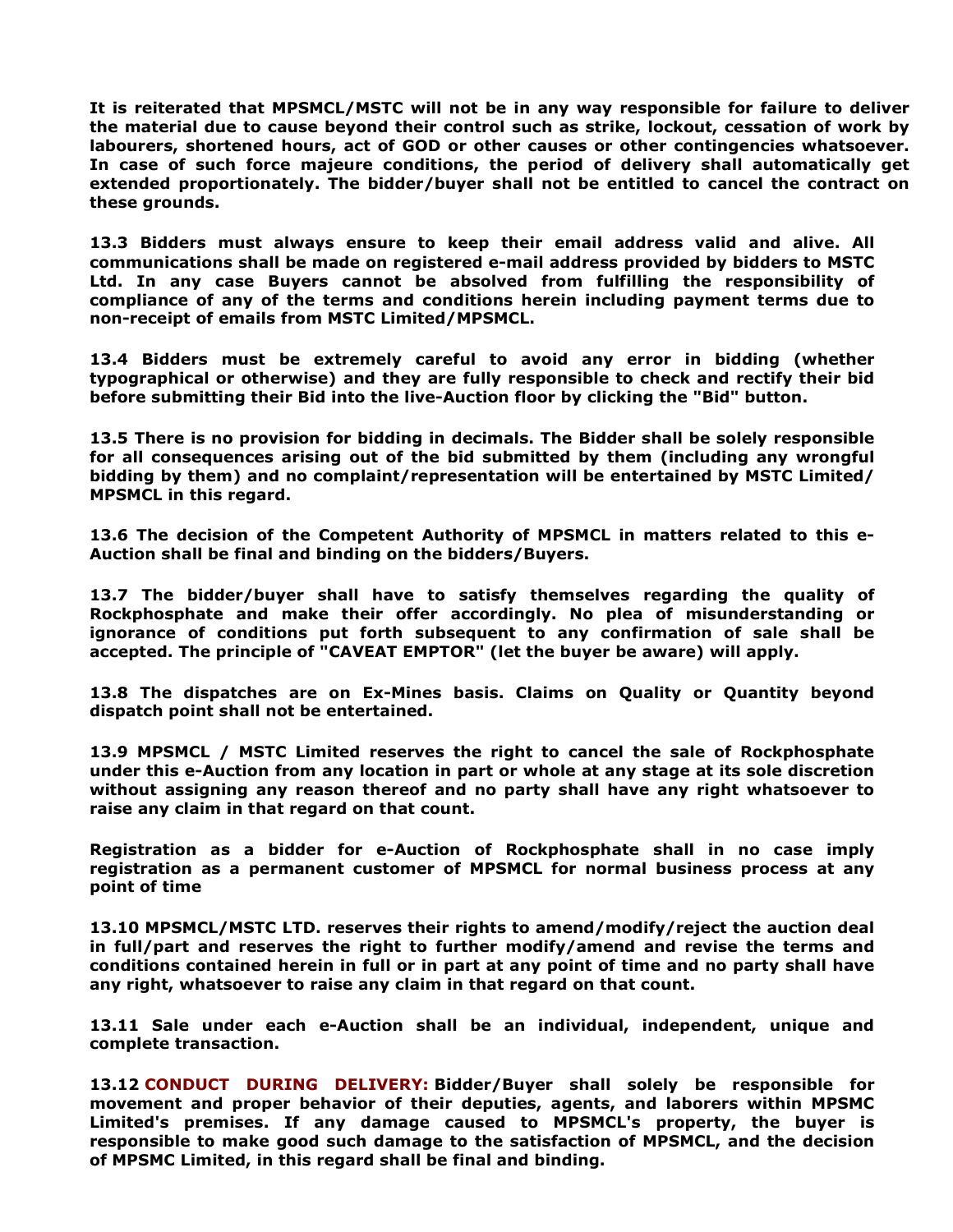13.13 STATUTORY AND SAFETY CONDITIONS: Before commencement of delivery operations, the buyer shall take group insurance for the workers under his control, which will not only cover fatal accidents, but also injuries, which may or may not result in partial or permanent disablement. The copy of cover note for insurance shall be submitted in the MPSMCL office.

13.14 COMPLIANCE WITH LABOUR LAW AND SAFETY RULES: During the delivery period, the workers employed by the buyer within the mines premises will be governed by the Mines Act 1957, Labour Laws and Rules, Factory Act, Provision of EPF Act 1951 and MPSMCL's Security and Safety Rules as applicable.

13.15 ACCIDENTS ETC. TO BUYERS LABOURER: MPSMCL/MSTC will not be responsible at any point of time for any injuries caused to the workers engaged by the buyer due to accident within the Meghnagar Rockphosphate Project premises or at the place of work and the bidder/buyer will make transport facility to the accident victims to the hospital and give proper arrangement for medical attention and treatment to his labourers and their representative. The bidder/buyer will be solely responsible for any claim arising out of the employment, injuries to labourers in the course of employment under any statute. It is the responsibility of the bidder/buyer to provide necessary safety appliances like hand gloves, helmet, boots etc to the labourers who are engaged for handling of the goods.

13.16 During delivery, if any of the labourers are found not wearing the proper safety appliances; they will not be permitted to carry out the delivery works and will be sent out of Meghnagar Rockphosphate Project premises. MPSMCL reserves its right to stop the delivery work, if it is carried out in an unsafe manner.

13.17 Bidder/buyer shall arrange their own trucks/dumpers, and shall make their own arrangement for transportation of the material under supervision of authorized official of the MPSMCL.

13.18 The authorisation for the men and material has to be obtained from the Mines Manager or his authorised officer.

13.19 The buyer shall observe all statutory and safety measures. The suggestions given by the Mines Manager, Meghnagar Mines, MPSMCL shall be scrupulously followed. All the labourers engaged by the buyer must wear safety kits like helmet, shoes, safety belts, gloves, etc. without which the entry is prohibited. The buyer has to make his own arrangements for accommodation and canteen facilities for his workers.

13.20 BLACKLISTING: If it is found that the bidder/buyer is not following the terms and conditions of payment/delivery or other conditions of the auction and also indulging in any malpractices either himself or by his agents, deputies or observer, such bidder/buyer are liable to be blacklisted and appropriate action will be taken as deem fit by MPSMCL/MSTC.

13.21 No interest will be paid to the bidder/buyer on the amount paid or deposited by him and on the amount refundable to him if any.

13.22 Rockphosphate would be sold from Meghnagar Mines on "As Is Where Is basis"The quantity of 7,000 MT is envisaged to be produced from mine during course of three months through handling and sorting of sub-grade dumps lying at the mine and shall be supplied as produced. The Rockphosphate from the stock yard shall be loaded into the trucks/dumpers of the buyers themselves. Buyer will also submit their material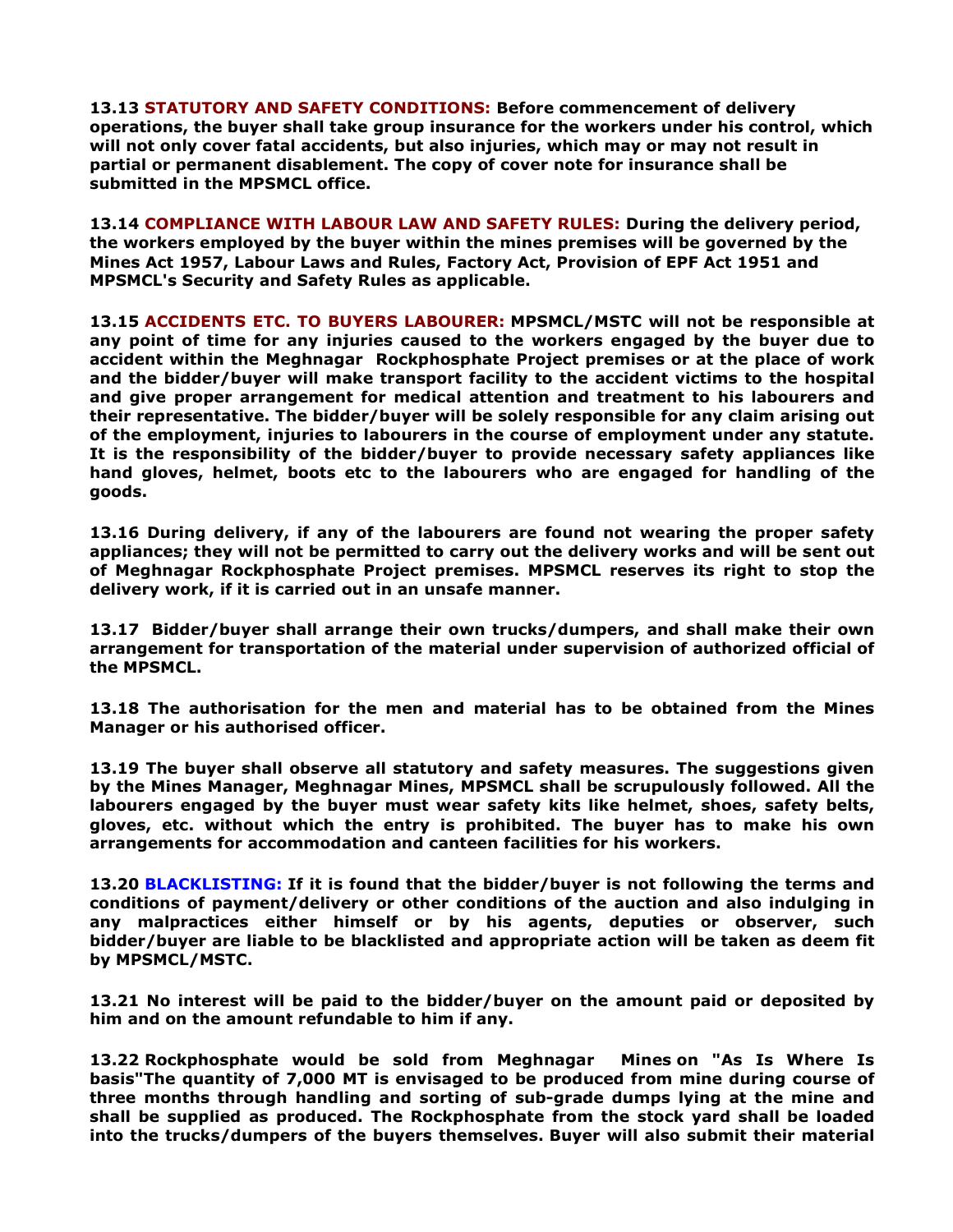lifting plan well in advance to the authorized person of MPSMCL at Meghnagar for procedural convenience.

13.23 Removal, loading and transportation of Rockphosphate will be allowed with the specific permission obtained from MPSMCL's officers authorised by Mines Manager, MPSMCL. The safety precautions and procedures shall be stringently followed by the buyer.

13.24 No Delivery of material will be given on holidays observed by MPSMCL. All deliveries will commence from 7:00A.M. and close at 7:00 P.M. MPSMCL may change the delivery time of material depending upon the site conditions. The bidder/buyer should intimate in writing in advance as to when vehicle will come for taking out the materials. The Lorries authorised by the officer-in-charge of Meghnagar alone will be permitted inside the Mines area for loading of the material. For the entry of vehicles in the Mines area, which is covered in the project area, the statutory obligations like valid driving license, road tax details, brake check up clearance, etc. shall be submitted to the officer authorized by the Mines Manager, MPSMCL and their permission is to be obtained. If the bidder/buyer comes without prior written intimation and permission as above, the MPSMCL has got the right to return the vehicle without loading and bidder/buyer cannot claim for any loss towards the same. The loaded trucks/dumpers shall be permitted to move out of the Mines area after Weighment and completion of formalities at Weighbridge, Meghnagar Mines MPSMCL. After loading Rockphosphate, if the gross weight is found more than the permitted weight, the vehicle will be sent back for unloading the excess quantity to Stock Yard. If it is less, the vehicle can go for reloading the balance quantity. The spillage of Rockphosphate from the Truck near the weigh bridge shall be cleared by the buyer then and there. The empty trucks shall also be fully cleared by the buyer before taking weight.

Note:- Apart from terms and conditions mentioned here, the buyer shall also be bound by the terms and conditions mentioned in the Release Order.

13.25 The material will be delivered only to the successful bidder/buyer or their authorized representatives. If the successful bidder/ buyer desires to authorize a representative or an agent for delivery, in such case the bidder/buyer shall produce suitable authorization letter authorizing his representative or agent to lift the materials from MPSMCL's premises.

13.26 Employees of MPSMCL /MSTC are not eligible to participate or to represent on any ones behalf in the e-Auction.

13.27 Picking the material at random is not allowed. Lifting should be done as a whole without choosing and picking. Only the specified area identified by the MPSMCL officials will be allowed for lifting.

13.28 The entire area for this delivery work is under the control of Security personnel. The buyers and their authorised person's movement are restricted strictly within the delivery area only. If they are found roaming in other areas of Meghnagar Rockphosphate Project, severe action will be taken not only against them, but, also on the successful bidders/buyers for trespassing.

13.29 MPSMCL/MSTC will not be liable for any claim and buyer shall keep MPSMCL/MSTC fully indemnified and harmless against any claim and proceedings of any of their own or against the employees or other.